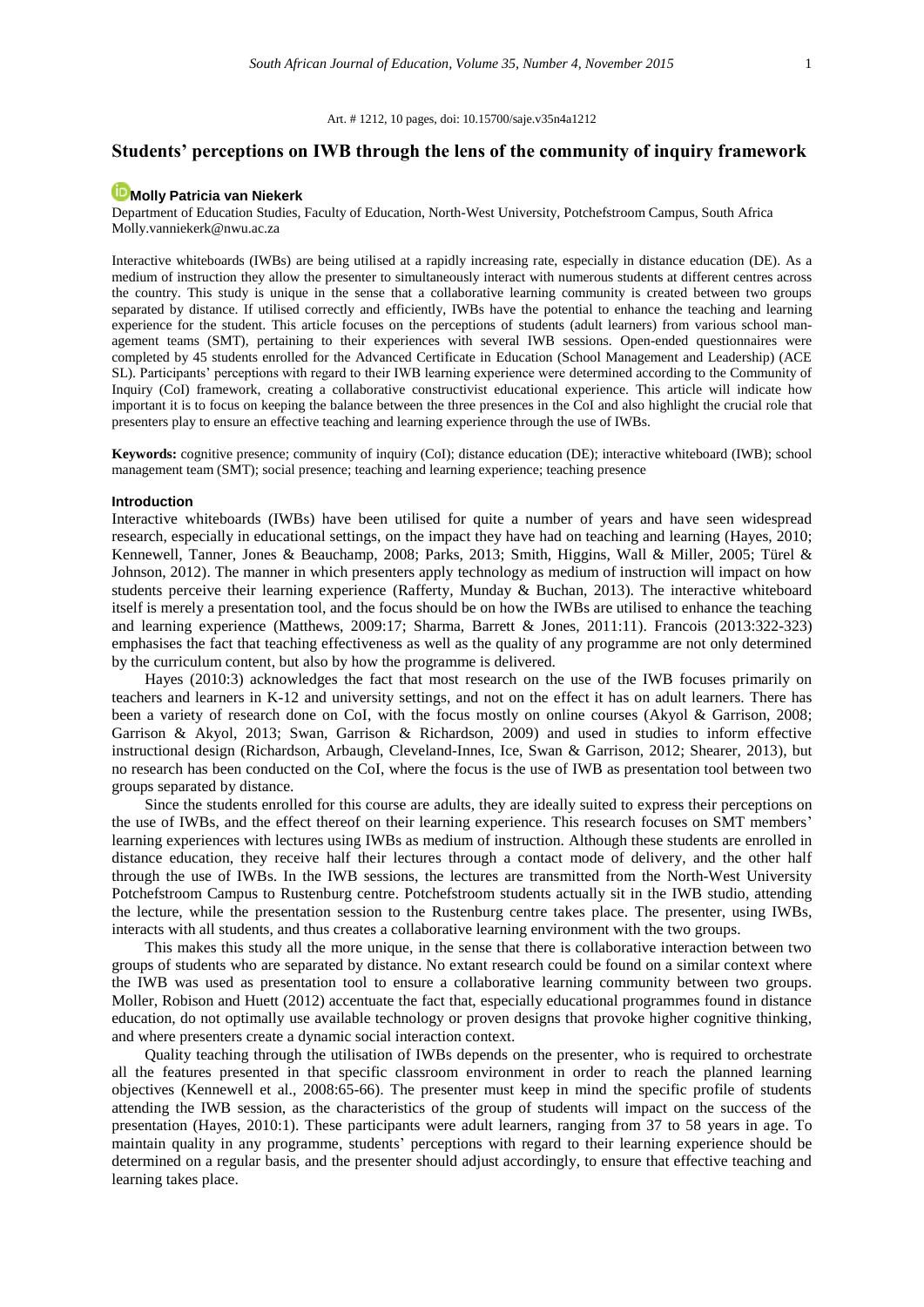This research was based on the CoI theoretical framework (Garrison, Anderson & Archer, 1999), which was ideally suited, as this framework describes learning experiences in various higher education learning environments, such as face-toface, online and others (Garrison & Akyol, 2013; Garrison, Anderson & Archer, 2010). This framework will provide order, as well as the necessary understanding of the potential and effectiveness of using IWBs in the ACE SL programme, to create and sustain a community of inquiry (Garrison et al., 2010:6). According to Garrison (2011:111), an educational community of inquiry creates the opportunity for individuals to work collaboratively, allowing for critical discourse and reflection to take place and creating the opportunity to construct personal meaning as well as mutual understanding. The CoI consists of three interactive presences, namely social-, cognitive- and teaching presence (Garrison et al., 1999). The discussion on the findings will be done according to the three presences of the CoI framework, as well as by looking at the participants' comments, so as to help improve the utilisation of IWBs.

The focus of this study was on 45 SMTmembers enrolled in ACE SL programme for professional development using IWBs. The 45 SMT-members formed part of the Continuous Professional Teacher Development (CPTD) management system in 2013; where the implementation plan was approved by the South African Council for Educators (SACE) in November 2012 (SACE, 2014:24). Being part of the implementation process, principals and deputy principals (first cohort) and Heads of Departments (HODs) (second cohort) were enrolled as bursary students, funded by the Department of Education (DoE). The aim of the study was to establish students' perceptions after six IWB sessions, to determine the effect these had on their learning experiences, and establish what can be done to improve the IWB sessions.

This research accentuates the importance of continuous reflection for national and international presenters utilising IWBs in their teaching and learning practices. It makes presenters aware of the uniqueness of every adult student group and requires presenters to adapt their teaching styles. Advisable teaching and learning practices are given to improve and reflect on current practices. The importance of utilising IWB effectively for quality programmes nationally and internationally is emphasised.

## Background to the Study

Improvement of the training and development of educational leaders is high on the agenda of most educational institutions and education departments, as large sums are allocated and invested annually for continuing professional development (CPD) (Bubb & Early, 2007:1-2). The ACE SL is a

national programme and was planned as a professional and entry-level qualification for aspiring school leaders in South Africa. The duration of the ACE SL programme is two years for part-time students (North-West University, 2015). The ACE SL is a professional, practice-based and developmental programme for school leadership in South Africa.

The competence and professional development of aspiring and practising school leaders is considered a national imperative, which poses enormous challenges to the South African education system (Ngcobo, 2012). The DoE gave bursaries to the selected group of students currently in leadership positions. Most of the participants stay in remote areas and were required to travel vast distances to the nearest centrum to attend IWB sessions. There is no formal qualification required for a teacher to get promoted to a leadership position, which is why the Department deemed it necessary to give the participants the opportunity to be educated in leadership and management practices.

A significant factor that influenced the decision to start utilising IWBs was the fact that the Unit for Open Distance Learning (UODL) already had at least two IWBs available at each of their 50 study centres across the country. It was therefore logical and more cost effective that some of the traditional contact sessions be replaced by lectures done via IWBs. One of the benefits of using IWBs is that all the sessions are recorded, and if students could not attend certain sessions, or wanted to review content or prepare for the exam they can do so at their own convenience, accessing the recorded IWB sessions by following a certain link via the internet The importance of this research is to establish adult participants' perceptions with regard to the use of IWBs and the effect it has on their learning experience. This will help the presenters to adjust their teaching strategies to ensure a quality programme through which effective teaching and learning can take place.

#### Literature Review

An IWB is a large interactive display that connects to a computer, and a projector that projects the image onto the whiteboard where the users control the actions by using an e-pen or a finger (Manny-Ikan, Dagan, Tikochinski & Zorman, 2011; Sharma et al., 2011:7; Smith et al., 2005). Interactive whiteboards (IWBs) allow students to develop information, higher order thinking, communication and cooperation, and learning and technology usage skills, which are all much needed for the 21st century (Manny-Ikan et al., 2011). Interactive whiteboards (IWBs) can be used as a tool to enhance teaching and as a support tool for students' learning (Smith et al., 2005:92). IWBs allow for the use of various forms of multimedia, allowing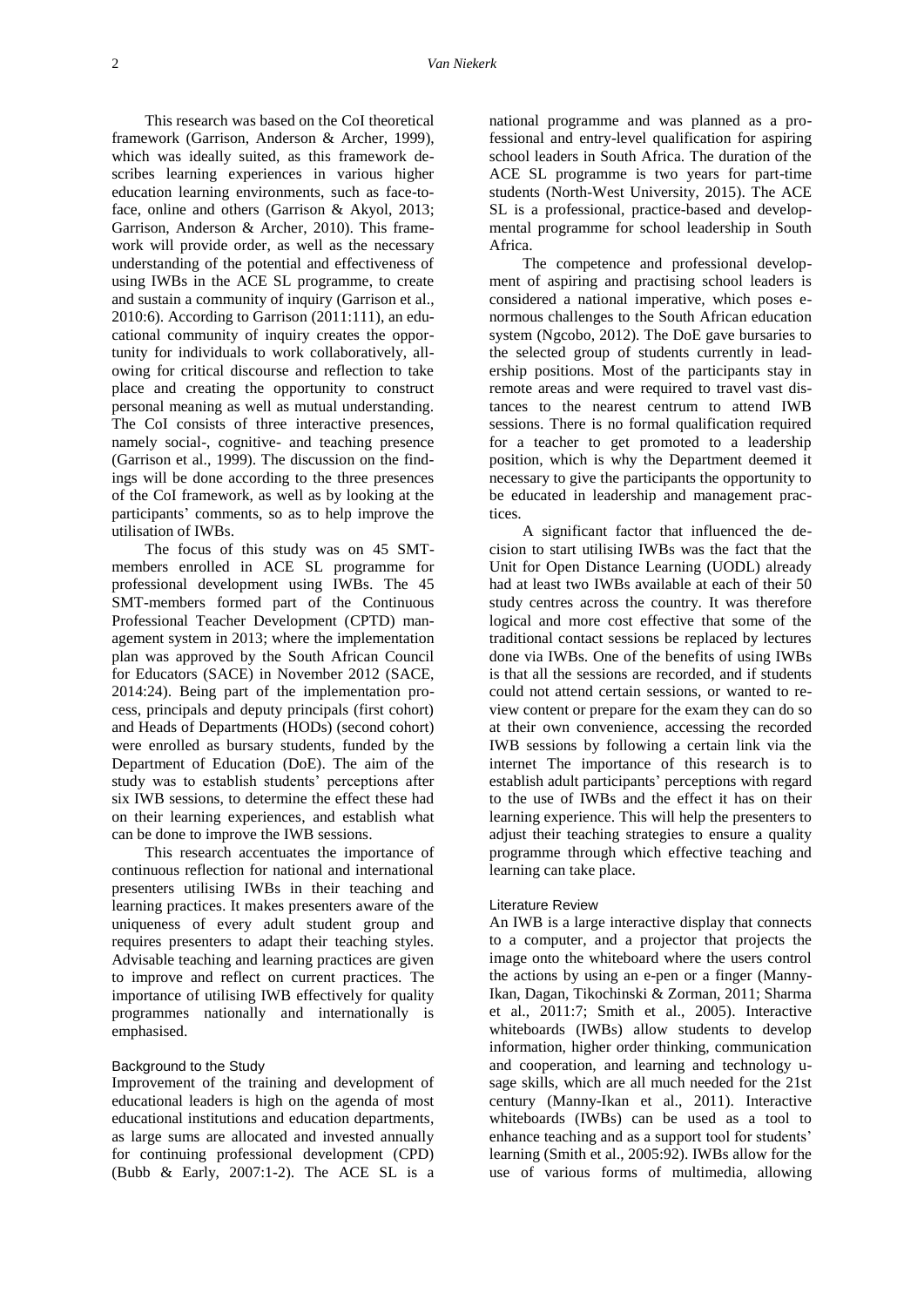presenters to personalise the learning content that can add another dimension to the traditional teaching and learning scenario, making lessons very interesting (Sharma et al., 2011:10). Interactive whiteboards (IWBs) are most suitable for collaborative teaching, and can meet the needs of a wide range of students (Miller & Glover, 2010).

Moore (2013) defines distance education (DE) as the interaction between lecturer and student, separated between time and space. It must involve two-way communication in order for the lecturer to facilitate and support the educational process. Technology is usually used to mediate the two-way communication (Garrison & Shale, 1987). Distance education (DE) has become a viable option for many students, giving them educational opportunities otherwise not possible. Known principles and theoretical frameworks need to guide effective practice to deliver quality teaching and learning opportunities, even though separated by distance (Moller et al., 2012). For teaching and learning activities and programmes to be effective, it is crucial to consider the diverse characteristics of adult students, as adults come from different backgrounds, work in different context and have their own unique experiences, knowledge, skills and competencies (Bubb & Early, 2007:13). The group of participants can be described as adult students, as they were all over the age of 24, and returning to higher education (Thomas, 2013:215).

Moller et al. (2012) point out that presenters have to exploit the unique opportunity that technology provides in its ability to aid in creating a cognitive and social presence. IWB can be effectively utilised to create a teaching, social and cognitive presence. CoI has been recognised as the ideal theoretical framework in higher education to create and sustain collaborative learning communities, by creating three interrelated presences (Akyol & Garrison, 2008).

As indicated in the introduction, the research was based on the CoI framework. Three types of presence are interlinked in the CoI theoretical framework and create a collaborative constructivist learning experience, where critical end reflective thinking takes place (Garrison et al., 1999). Social presence creates a naturally developed, trusting environment, where students experience group cohesion, allowing open communication for students to project their individual personalities and develop relationships (Garrison & Akyol, 2013 :107). Open communication gives students opportunities to reflect critically and share meaning on content and comments made by the lecturer and fellow students (Garrison et al., 2010:7). Addressing each other by name, students perceive themselves as being part of the CoI, where words such as "we" and "our" are often used. Social presence is required to augment and maintain

collaboration and the sharing of meaning (Garrison & Akyol, 2013:108).

The second element of presence is cognitive presence, which forms the core of CoI. In this presence, the focus is on critical thinking, where the students generate new knowledge and justify present knowledge; it requires students' continuous engagement (Garrison et al., 2010:6). In this presence, students construct meaning through reflection and discourse (Swan et al., 2009). For this to be maintained requires that the presenter (teaching presence) regularly monitors the situation, ensuring student engagement in activities by generating curiosity and questioning (Garrison & Akyol, 2013:109-110).

Teaching presence is the third element in the CoI framework. Teaching presence is necessary to ensure that the intended learning outcomes are reached, and is responsible for the integration of the social and cognitive presences in a collaborative CoI (Swan et al., 2009). Therefore, the responsibility lies with the presenter to create a meaningful and prolific community of inquiry (Garrison & Akyol, 2013:110-111). This can be achieved through thought provoking and relevant activities that require the presenter to be knowledgeable about the learning content and the particular group of students being taught. Teaching presence determines the structure, facilitation and direction of the teaching and learning experience that is crucial for interactivity (Swan et al., 2009). The presenter has to select appropriate and relevant collaborative learning activities, such as to guide student discussions through a significant approach, ensuring that the students stay focused. It requires the presenter to direct the instruction through intervening, summarising the discussions, and also providing relevant information (Swan et al., 2009). There has to be a balance between the three presences to ensure an effective and sustainable collaborative constructivist learning experience. The presenter, being responsible to maintain the balance, aids in the process of ensuring that students have an effective teaching and learning experience through the use of IWBs.

Even though the students are separated by distance, the presenter uses the IWB as a tool to create a learning experience by ensuring there is interaction between social, cognitive and teaching presences. The social presence as experienced by the participants as the environment where the group in Rustenburg and the group in Potchefstroom via the IWB are connected socially and expressively with each other. The cognitive presence is created by the presenter where the presenter stimulates the participants thinking by encouraging them to debate, reflect and confirm issues between the two groups. The IWB as presentation tool allows the presenters to construct a teaching experience that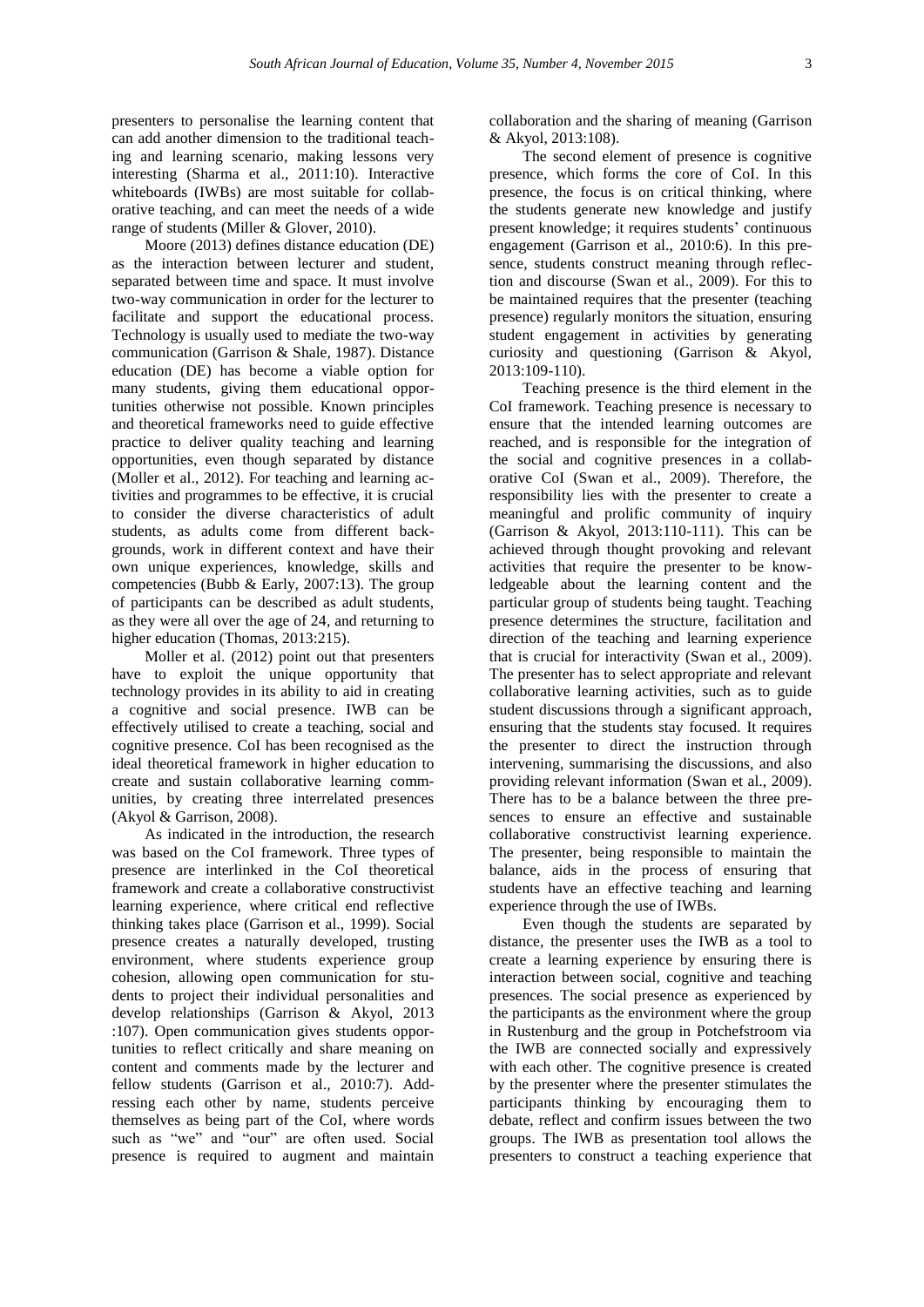steers the social and cognitive presence creating an unusual learning experience for the participants.

# **Methodology**

A qualitative mode of inquiry was applied, focusing on the participants' deeper understanding of a particular phenomenon being studied in a natural setting, and how they construct meaning through their experiences and perspectives (Gay, Mills & Airasian, 2011:7; Merriam, 1998:6). The numbers of participants in qualitative research tend to be small and selected purposively according to certain criteria (Gay et al., 2011:8). Both purposive- and convenience sampling were implemented as the participants had defining characteristics, and were easy to access, making them the holders of the required data (Ritchie & Lewis, 2003:79, 81).

All the students were enrolled by the DoE as part of the DoE programme that focuses on continuing professional teacher development; no other students were part of this cohort of students. The methodological rationale for utilising openended questionnaires was the fact that the 45 adult students were enrolled in the ACE SL programme. As the students were at two centres, it was more convenient to have them complete open-ended questionnaires. Another reason for not using focus group interviews was the fact that the participants do not live near the centres, and they neither had the time nor wanted to spend any money travelling for the interviews. Questionnaires give the participants the opportunity to express themselves by writing down the answers to certain questions (Gay et al., 2011). The open-ended questionnaires give the participants the opportunity to write unrestricted answers and write in their own words their perceptions on certain issues (Best & Kahn, 2003:302). The validity of the questionnaire was enhanced by asking colleagues their expert opinion, ensuring that the terminology was interpreted correctly by all the participants, and that it was sent in for language editing (Best & Kahn, 2003:312).

The participants were 21 female and 24 male, between the age of 37 and fifty-eight. Six held the position of HOD, 15 were deputy principals and 24 were principals. The participants attended six IWB sessions and five contact sessions. They were ideally suited to express their experience with regard to the IWB sessions in the ACE SL programme, and to establish the impact the IWBs had on their learning experiences. Making use of questionnaires was convenient for the researcher as well as the participants in the sense that the questionnaires were handed out on the last contact sessions at two different centres, where the research was explained and the necessary consent forms were signed. The response rate of questionnaires is optimal and quick completion time can be administered (Maree & Pietersen, 2010).

The information obtained from the openended questionnaires was compared while searching for recurring regularities and patterns in the data, and assigned into categories (Bogdan & Biklen, 2006:159). For reliability to be established in this study, the results needed to be consistent with the data collected (Merriam, 1998:206). Member checking took place, and opinion of colleagues as well as clearing researcher bias before study was implemented, to enhance trustworthiness (Jansen, 2010:38). A computer-based qualitative data analysis program, Atlas.ti™, was used to aid the researcher in the data analyses process were the researchers identify and synthesize patterns of students' perceptions on their IWB experiences.

## **Discussion**

The findings will be discussed under various headings relating to this study.

# Perceived Attitude towards IWB Experience

The participants' (P) age ranged from 37-58 years. Although their teaching experience in their current management position ranged between two to 25 years, none of them were familiar with IWBs. Some participants stated: "*...it was the first time in nearly 20 years that I found myself again in a formal teaching situation*" (P33); "*...was too far back that I had to sit in a class*" (P43), "*a person fears the unknown*" (P12); "*…I was fearful at my age I can't see properly*" (P18), "*I was scared I couldn't see on the whiteboard*" (P6). All participants were exposed to their first IWB session a few months previously.

Participants perceived their first IWB session differently. Most of the participants were nervous and uncomfortable in their first IWB session as they experienced fear and dislike. It was a new teaching and learning situation and the participants did not know what to expect or how to respond in the sessions. Participants indicated their resistance to change, which corresponds with research indicating that one of the biggest problems when implementing new technology into existing practices is resistance to change (Kumar, 2008). Comments participants made: "*...dislike towards it*" (P3); "*I was not used to it and I felt it is wasting my time*" (P21); "*...fear. I was worried what the other students at other centres would think of my answers*" (P40); "*...I thought we were being cheated and not getting quality teachin*g; *...I was scared and doubtful*" (P39); "*...I felt nervous*" (P13), "*I was scared that quality teaching would be sacrificed just because the University wants to save money*" (P7); "*...it was to different and effected my concentration I didn't like it*" (P25).

The pre-perceived attitude towards using technology will also impact on the effectiveness of IWBs. Some students will reveal technophilia (a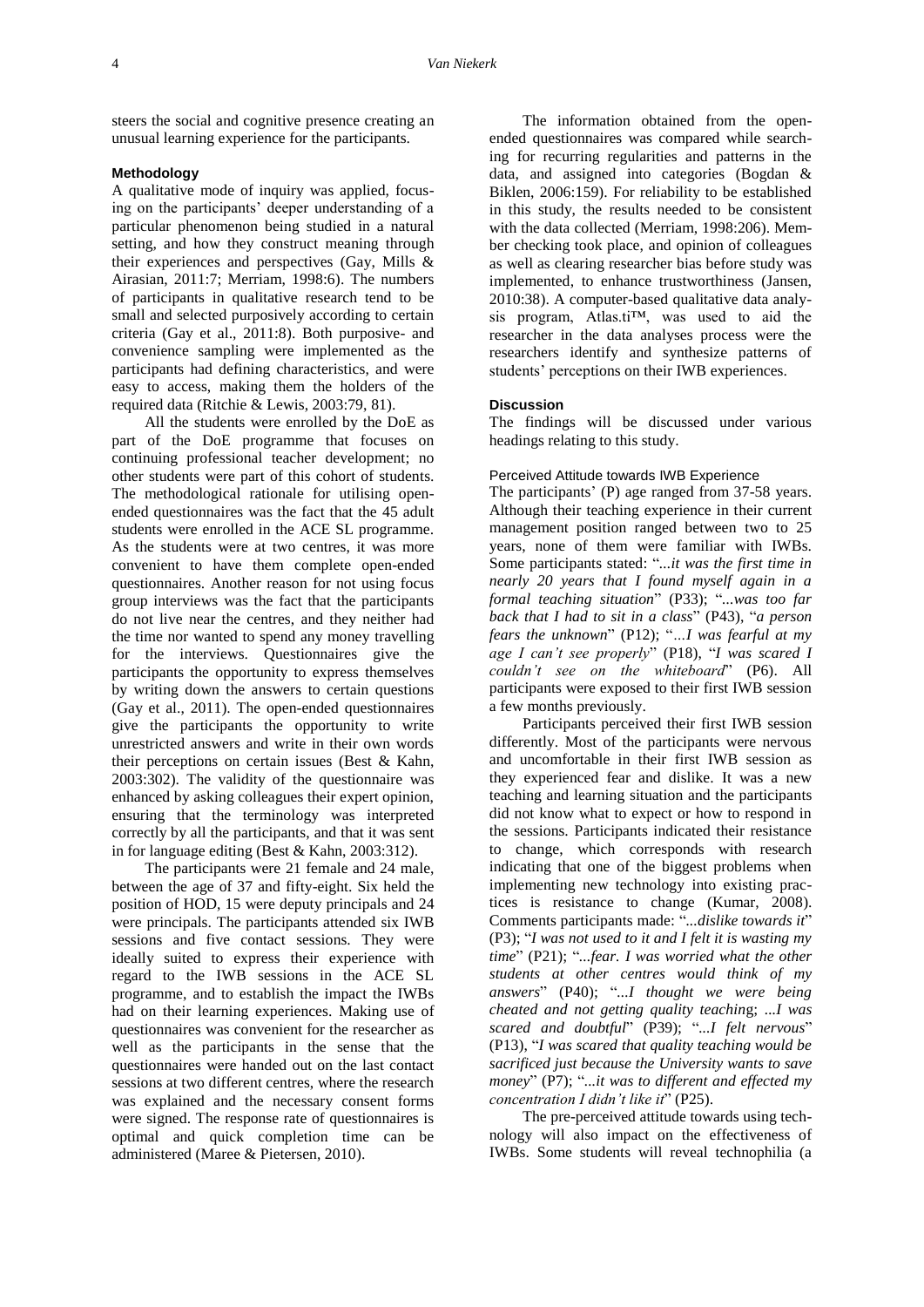strong enthusiasm) and others technophobia (a fear or dislike) towards technology (Esterhuizen, 2012: xxv). This confirms findings of research done by Griswold (2013:133-135), where the author notes that when confronted with new technology, students will experience it as difficult.

Despite it being a new experience many participants were enthusiastic towards their first IWB session: "*I was enthusiastic to see how technology can be part of teaching*" (P1); "*...I was excited*" (P4), "*it showed me how technology advanced*" (P45); "*...I listened and engaged in awe*" (P27); "*...I couldn't wait*" (P36), "*I experienced enthusiasm*" (P10).

After having attended six interactive whiteboard sessions, the participants were asked to indicate in what way, if any, their experience had changed since their first IWBs. This was a very important question to ask, as literature suggests that as soon as "the novelty has worn off" and students are used to the "new" technology being part of their medium of instruction, further research is required (British Educational Communications and Technology Agency (Becta), 2003:3). Most participants' negative experience of their first IWBs had changed to positive: "*I am used to it now, we interact normally...*" (P21); "*I grew better with the interaction...*" (P39); "*I changed positively...*" (P13); "*at first confusing, but I started to enjoy it"* (P25); "*...it is now acceptable, fear made place for enthusiasm because it became interesting*" (P3); "*...I am more relaxed now and don't experience anxiety towards the session*" (P5); "*...the dislike did not stay for long; I realised that I am actually part of the lesson on the other side and that I can actually participate, I got used to it*" (P42).

Only five participants indicated they were unsatisfied with the IWBs and still perceived the use of IWBs as an unfulfilling experience: "*...it is not personal and the presenters do not ask me to participate*" (P33); "*I might as well not be there*" (P12); "*...it is frustrating as I get bored and don't participate*" (P18), "*...I don't enjoy it much I am not used to the technology and will never like it*" (P40). The rest of the participants gradually got used to the use of IWBs as medium of instruction and started to participate and even enjoyed the IWBs. Comments made by the participants: "*I find it stimulating and thought provoking*" (P9); "*...I was surprised that teaching can be technologically enhanced in such a way...*" (P20); "*At the moment I am comfortable with the IWBs*" (P32); "*...the experience that I have is that it promotes total participation*" (P15); "*...gradually I overcame my fear and now I enjoy it, as views are exchanged instantly*" (P23); "*...I am now fine with it as it the same as being in contact class, I must just play my part by being actively involved, then it is the same*" (P37).

As the participants got used to the IWB sessions, the students also indicated that it seemed that the presenters got better and also relaxed more as a few participants noted the following: "*...the more the IWB took place the better we understood the presenter*" (P2); "*...the teaching situations got better as we now understand each other*" (P11); "*...we know now what to expect from each other, they even start calling us by the name*" (P24).

A worthy point to make is that the participants who were totally against the IWB sessions and preferred contact sessions, fell in the age group between 49 and 58, and there was not one in the age group between 37 and 48 who did not feel positive about IWB sessions, they all wanted IWBs to continue.

## COI Framework

The CoI provided the necessary framework to order and help understand the potential and effectiveness of using IWBs in the ACE SL programme to create and sustain a collaborative community of inquiry. The data will be discussed according to the three types of presences that are interlinked in the COI framework and create a certain collaborative constructivist learning experience. Participants' recommendations to improve the utilisation of IWBs to create an effective teaching and learning environment will also be indicated.

#### *Social presence*

Social presence was not established at the first IWB session. Referring to the participants' comments on how they perceived their first IWB session and how they experienced the last, it is clear that creating a trusting environment takes time and frequent interaction between the specific group members. Participants did eventually experience group cohesion, and participants could openly communicate with each other, expressing their own views, and even develop relationships among themselves (Garrison & Akyol, 2013:107). Comments that confirm the above statements were made by the participants: "*...it took me a while to get to know my fellow students*" (P3); "*at first I did not like to respond in front of them, now I am good*" (P25); "*...we have come to know each other in the group and we encourage each other to speak, we not scared anymore to speak in front of others*" (P42); "*...it fosters cooperation, we encourage now each other to speak*" (P16).

When presenters address students by their name, the students perceive themselves as being part of CoI (Garrison & Akyol, 2013:108). This is confirmed by a statement made by a participant (P28): "*I valued it when the presenter asked me to respond, I was thanked very nicely and* [that] *made me feel good. Now I listen and take notes, I felt special*" [sic]. Pertinent to this study, six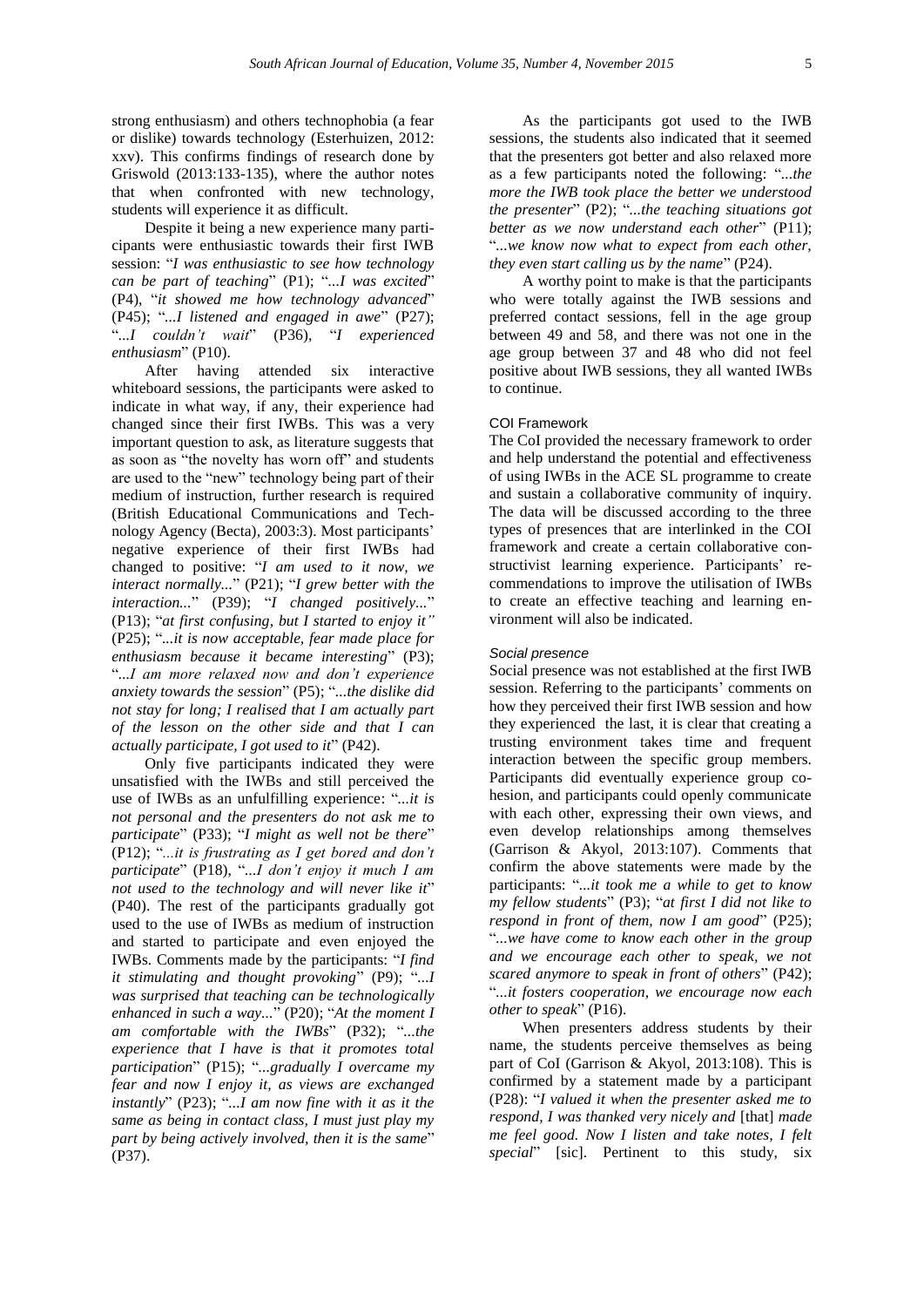participants requested that during the IWBs, the presenter must know the students' names and ask them personally to respond to a question. They stated: "[the] *presenter must call student by name to make it more personalised*" (P8); "...*they have to know us by name in order for us to respond*" (P23).

The participants enjoyed the activities most of all when there was opportunity for open communication and discussion between the groups at the different centres: "*...the discussions that come from the learning content between the centres were very interesting...*" (P21); "*independent learning and learning from colleagues from the other centre*" (P32); "*...we are able to share information with students from other centres*" (P24); "*...it is interactive, it initiates debate among my peers*" (P4); "*...it is so fun* [sic] *in the sense that our own views are not confined to the class we hear what others say at the other centres, thus broadening our understanding regarding certain issues*" (P10). Open communication gives students the opportunity to critically reflect on content and voice their opinion on certain issues (Garrison et al., 2010:7).

Most participants acknowledged the fact that they actively engage through discussions and evaluation the learning content: "*...I highlight important information and discuss issues with colleagues in my group*" (P14); "*...I write down examples appropriate to my situation as possible solutions*" (P15); "*...I mostly take part in discussions*" (P22); "*...we are given the opportunity to ask and respond to questions, it is up to you to take the opportunity*" (P40); "*I engage in the discussions and respond to the challenges provided by the presenters*" (P44). Miller and Glover (2010) accentuates the fact that IWBs can only be successful if the students interact and participate in activities during IWB sessions.

### *Cognitive presence*

The second element of presence is the cognitive presence, which forms the core of CoI. The main factor here is to create the opportunity for the students to focus on their critical thinking, and to engage the students in activities where their present knowledge is justified and new knowledge is developed (Garrison et al., 2010:6). It was confirmed by the participants' comments the presenters seemed to establish an effective cognitive presence: "...*they help us to focus on the content...*" (P34); "*...they pause give opportunity for questions, clarity and those who seek further explanation*" (P17); "*...they explain a lot and give us time to give our views*" (P1); "*...presenters move step by step to make sure we follow*" (P8).

The presenter (teaching presence) is required to monitor the situation and ensure that the students are actively engaged through asking questions and creating curiosity (Garrison & Akyol, 2013:109- 110). All the participants agreed that the key factor

to effective IWB sessions is that the students have to participate actively in the session. The presenter must implement various strategies to ensure that all students in the session form part of the group and participate actively. Participants stated: "*...presenters need to be energetic*" (P33); "[the presenters need to be] *persuasive and encouraging to ensure that we participate*" (P19); "...*they must put extra effort in to keep it interesting and keep me motivated to listen*" (P26); "*...they must focus more on discussions and debate so that the information may sound without misconception*" (P3); "*...more time should be given to students for discussions as it is the only time most of us can participate*" (P14); "*...they must do thorough preparation and have strategies* [so] *as to not make us bored*" (P15); "*...it has to be practically, we need to get involved with the content*" (P39).

The presenters utilised the IWBs in such a way as to allow the participants to construct their own knowledge, and opportunity was given for critical and reflective thinking, a prerequisite in the cognitive presence (Swan et al., 2009). Participants commented: "*...it helps you to form your own opinion with regard to your own experience and what the content says...*" (P23); "*I critically have to analyse the content as I have to give my opinion*" (P20); "*...it makes learning easier as I attach meaning to the information...*" (P45); "*...during the session I do self-reflection of what is being presented to measure my own understanding, it makes me to listen* [sic] *and construct my own thinking in regard to the content and my answers*" (P32), "*...we discuss the relevance of the content to our own situation so that we can implement it properly*" (P5); "*...I have to focus and critically think about the content*" (P13).

The participants were asked to comment on the skills they thought were developed when the presenters used the IWB as medium of instruction. Communication-, thinking-, reading-, learning-, and listening skills were developed most, according to the participants. Participants stated: "*I develop-* [ed] *my communication and thinking skills, as my thoughts get stimulated and I communicate my thinking with fellow students*" (P2); "*...peer education, how to learn and work with your peers*" (P9); "*...taking note*" (P14); "*...communication that is brief and to the point*" (P10); "*...it forces me to concentrate, otherwise I am left behind*" (P38); "*...thinking skills as we have to think very fast and to the point*" (P16); "*...listening and reading skills have to be on track if you want the IWB to work for you*" (P21); "*...listening, thinking, information digestion and learning skills because issues are discussed over large group of people where more ideas are cited*" (P40), "*...we get chance to simulate our thinking*" (P36); "*...a lot of facts are given and aspects are discussed, gives you time to form your own thinking*" (P29); "*...it motivates you*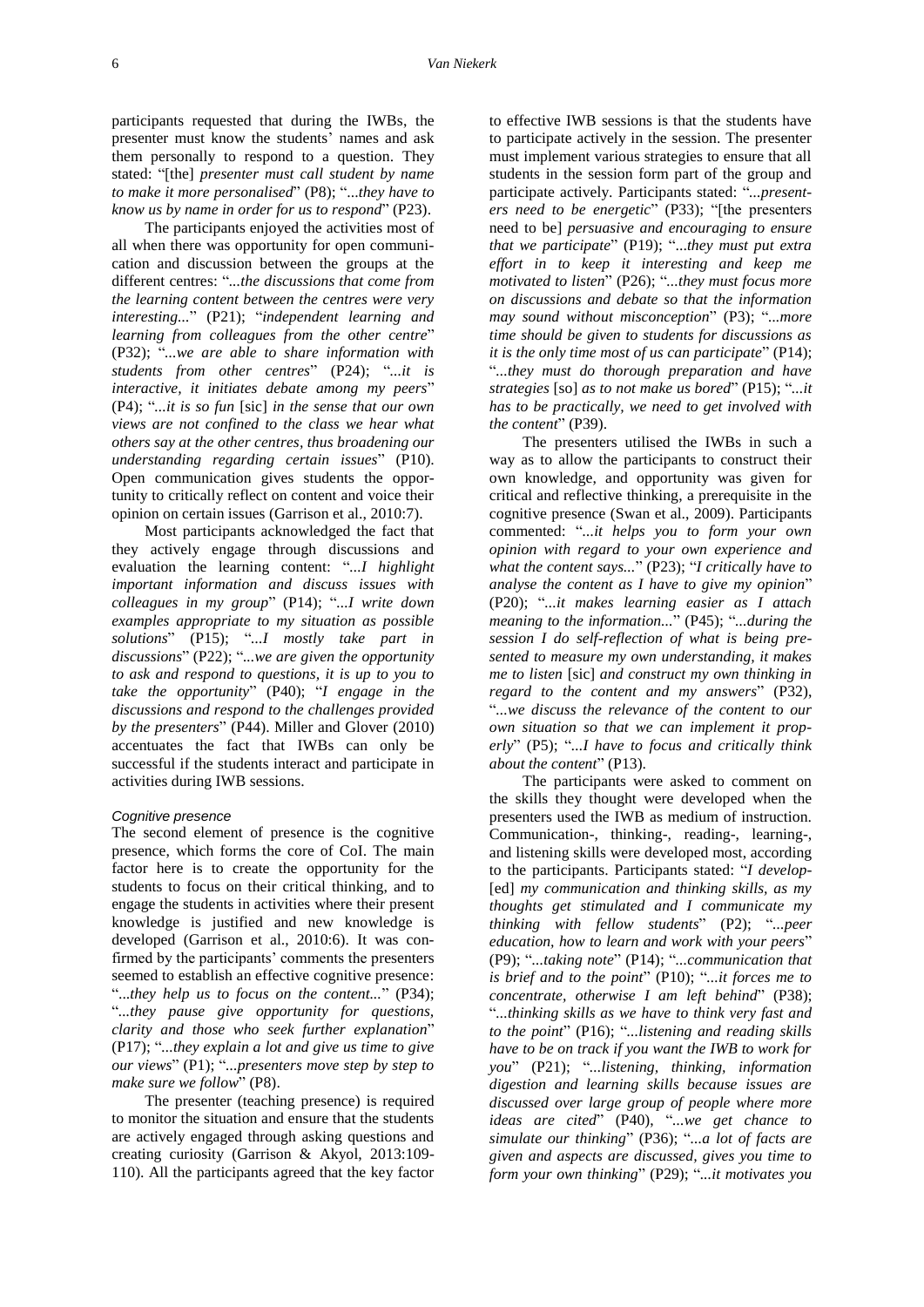## *to think about the content and how it is relevant to your own situation*" (P6).

The participants also commented on how the use of IWBs assisted them on familiarising themselves with the content, and how they were "forced" to later recap the learning content. Some comments were: "*...IWBs gives you opportunity to go through your work, it forces you to go through the content*" (P3); "*...the interesting nature of presentation motivated to do individual study at home*" (P27); "*...we cover a wide range of scope of content through summaries and discussions*" (P11); "*...the IWBs plays a major role in sharpening the content*" (P19); "*...your attention is being enforced* [sic]*, when you go back home you have to read again, your notes were so short you have to write them properly otherwise later you won't know what is going on*" (P42), "*...you need to make a followup after the session and equip oneself with the content*" (P35).

#### *Teaching presence*

Teaching presence is the third element in the CoI framework. Through utilising the teaching presence the presenter integrates the social and cognitive presence. Creating an effective and sustainable CoI lies in the hands of the presenter. The teaching presence determines the structure, facilitation and direction of the teaching and learning experience that is crucial for interactivity (Garrison & Akyol, 2013:110-111). According to the participants' perception, the lectures did manage to establish a teaching presence, as their comments indicated: "*the questions asked by the presenters are stimulating and requires* [sic] *you to think and form an opinion*" (P7); "*...one is forced in discussions, your colleagues and presenters expect it from you...*" (P25); "*we discuss our response first then allow for one to respond...*" (P31); "*we gain from listening to our colleagues and hear their different ideas and opinions...*" (P43); "*sometimes when I have something to say they give me a chance to speak...*" (P8); "*...they make time for discussions*" (P12).

Three presenters presented three modules in an IWB session. The participants were asked if the presenters' presentation styles differ and in what way. Most participants indicated that the presenters do have different styles in the way they present the particular module. The participants stated: "*...they do differ, some are more easier to follow*" (P4); "...*some presenters talk very fast, makes it difficult to follow*" (P18); "*...language proficiency is also a factor, some presenters are easier to understand*" (P16), "*…presenters are not all that audible, they mumble*" (P27); "*...they must pay attention to the use of their voice, sometimes it is on the same tone, can become boring*" (P33); "*...there is a presenter I can't hear clearly as the pronunciation of words is not clear*" (P41); "*...some presenters must be more* 

*enthusiastic and lively*" (P39); "*...the one presenter is more lively that the others, that makes you want to participate, the other a bit boring*" (P7); "*...one presenter is not full of passion towards the content, then it puts you to sleep*" (P21). This concurs with Moller et al.'s (2012:7) statement: "effective distance learning is based in sound instructional strategies and is not information presentation". Presenters therefore have to pay attention, especially to their communication, where it has to be clear and audible. The enthusiasm of the presenter gets carried over to the students, and the presenter must keep that in mind when utilising the IWBs.

The participants indicated that the presenters also have to focus on important factors that have an influence over how the participants perceive their learning experience through the use of IWBs. Participants stated: "*…presenters must not read a lot of content, that we can do, as it becomes boring*" (P33); "*...they must be experts on the content presented, give more relevant topics to discuss*" (P15); "*...give some content that we have to read for the next session so that we can be prepared*" (P6); "*...they must not do the same in every IWBs they must keep it exciting*" (P44). It is up to the presenter to keep students motivated and interested in the content.

# Perceived Overall IWB Experience

The participants were asked to indicate what they find most frustrating in the IWB sessions. Most of the participants complained about the sound quality: "*...when the signal is poor we battle to hear...*" (P12); "*network interruptions, this is a big factor, because we lose track as the presenter just continues with the content*" (P42); "*...interrupted communication sometimes the presenter cannot hear us or vice versa*" (P23); "*...when the instrument is not audible enough*" (P11); "*...sound is a problem*" (P37).

Other factors the participants indicated were: "*...time is the problem, time cannot be extended if you need further explanation*" (P18); "*interaction will be switched of and the session will stop immediately*" (P7); "*...to listen without seeing is very difficult, if only we could see the presenter, the screen is so small they put it off...*" (P25); "*screens are a bit small if you sit at the back you can't see clearly...*" (P13); "*we can't always see the presenter and the picture is very small...*" (P39); "*sometimes the page numbers of the lecturer is not the same as what our books are...*" (P16).

The participants were asked to comment on the overall impact that the use of IWBs would have on the ACE SL programme. It appears that most participants perceived the use of IWBs by the presenters as having added value to the programme. Comments were: "*…at the moment I feel all the students stand to benefit from the sessions /programme in its current form and structure*"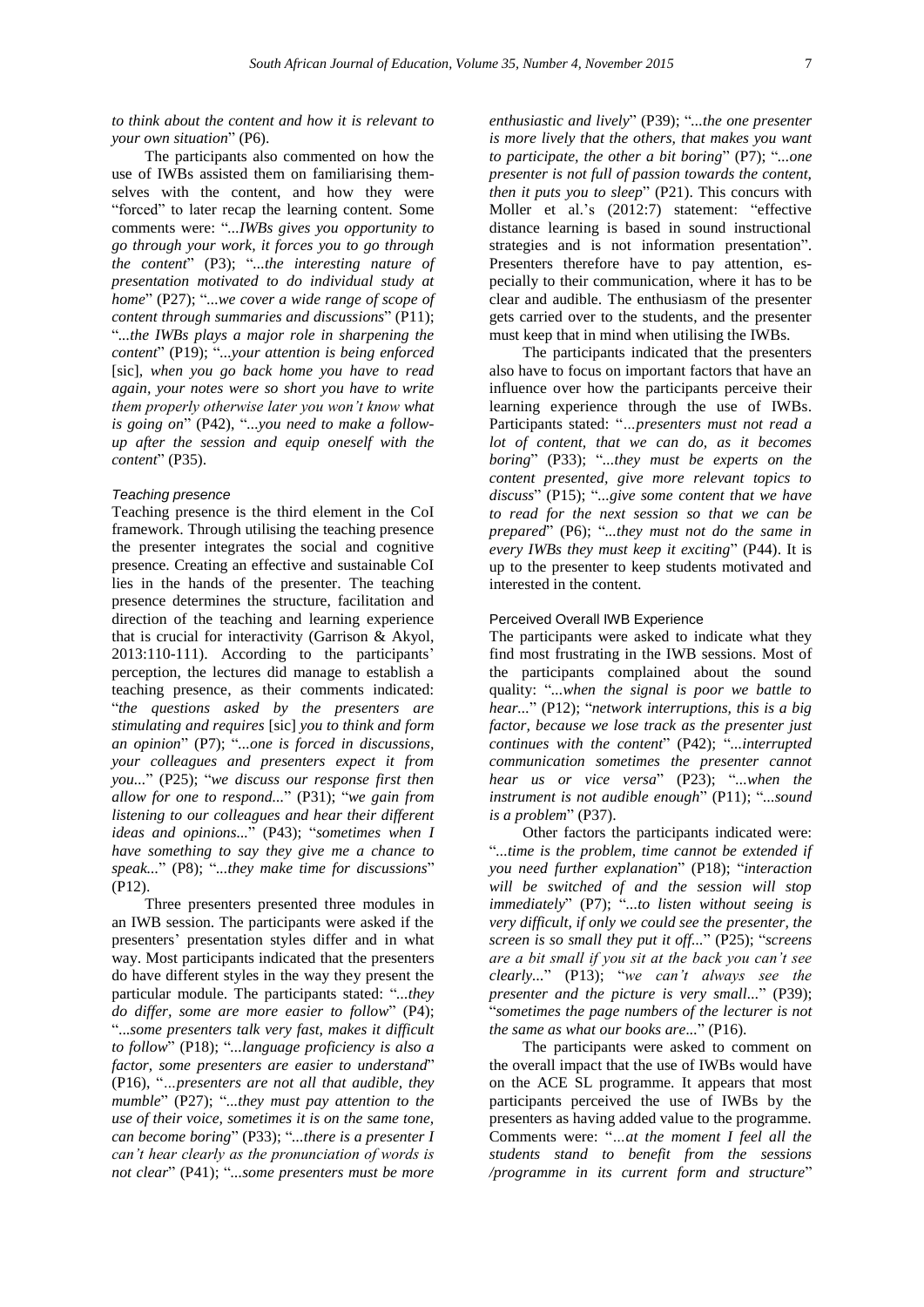(P9); "*...IWBS adds value to the programme as the students at the different centres can share their views*" (P32); "*...all the groups are given opportunity to deliberate around certain issues and finally a conclusion is reached together, it adds value for sure* [sic]" (P24); "*...I have gained a lot of knowledge and practical examples that I can apply in my context which gives value to the programme*" (P37). This concurs with the findings from the study done by Hayes (2010), which noted that IWB technology can appeal to adult students, and has the potential to improve their interaction, engagement and learning experience.

## **Summary, Conclusion and Recommendations**

Although the COI framework was implemented to provide order and better understanding of the potential and effectiveness of using IWBs in the ACE SL, it must be kept in mind that every IWB session is a unique combination of different elements, such as the specific group dynamics of students, context, subject matter, presenter and the utilisation of the IWB. This is confirmed by the research done by Akyol and Garrison (2008), showing that the prominence and interaction of the three presences is determined based on the specific purpose, participants and technological context. The COI framework is based on creating a collaborative constructivist educational experience (Swan et al., 2009). The IWB sessions did eventually create collaborative constructivist educational experiences and the crucial factor is to keep balance between the three presences. The three presences have to interlink and the presenter is responsible to maintain and establish balance between the three presences. In the findings it was clear that the social presence was not there from the first IWB session, but that it developed gradually, and eventually there was group cohesion. Presenters must be aware of this fact, and must not expect it in a students' first IWB session. Presenters should have a special introductory session with the students to explain what is expected of them and prepare the students on how the IWB sessions are going to work (Thomas, 2013). Pool (2014) also suggests that students be helped with coping and adaptation strategies to ensure effective learning. It is also important that the presenters, when starting IWBs, establish the characteristics, understandings and needs of each newly enrolled group of students as there can be no "one-size-fitsall" approach, especially when working with adult students (Rafferty et al., 2013). By doing this, the presenters will be able to establish an effective social presence much quicker than was the case with this particular group of students.

As noted by Swan et al. (2009) the three presences are not fixed; they are ever-evolving and changing; they shift and interact differently as various factors influence the three presences (Swan et al., 2009). It seemed that the presenters were able to create and keep the balance between the three presences by applying various teaching and learning strategies.

The participants identified areas where the presenters can improve to ensure that the three presences are utilised effectively and are sustained, by applying effective teaching and learning strategies. It is therefore essential to frequently determine students' perceptions with regard to their IWB learning experience, and for presenters to adjust accordingly to ensure that effective teaching and learning takes place, subsequently ensuring that a quality programme is delivered. Francois (2013) accentuates the importance of follow-up sessions for the presenters to improve on their teaching styles and strategies.

However, the participants also identified areas which were not up to standard, such as certain technical factors. The UODL is continuously working on the technical aspects that sometimes hamper the smooth running of IWBs. Presenters are also given technical support prior to and during the IWB sessions; as Smith et al. (2005) indicate, rapid "troubleshooting" support is of the utmost importance to make the utilisation of IWBs successful.

IWBs do have the potential to enhance effective collaborative teaching and learning environment if utilised correctly by the presenters. Presenters have to be aware that they should continually improve and evaluate their performance (Morgan, 2008) to ensure best practices and effective learning environment. The last intake for the ACE SL is in 2016, and new programmes such as the Advanced Diploma in Education (ADE) and Post Graduate Diploma (PGDip) in Management and Leadership will be phased in from 2017/2018.

It is imperative for the future success of new programmes nationally and internationally that IWBs be utilised by the presenters, where constructivist collaborative learning experiences are created through the three presences of the CoI. Especially when looking at the next generation of distance education, it is imperative to focus on effective distance education, as Moller et al. (2012) so clearly indicate that for many decades, effective distance education for learners in remote areas has been limited, and there is a need for quality. This research is, however, not only applicable to the training of SMT-members, but the teaching and learning of any group of adult learners where presenters utilise IWBs.

Although the sample size is only 45 participants, and only two groups were studied over a period of six IWB sessions, it is an important initial step that needs to be taken. Further and continuous research is required, especially when more groups over distance come together as a collaborative learning community via IWB. Technology innovation such as IWBs have to be utilised effectively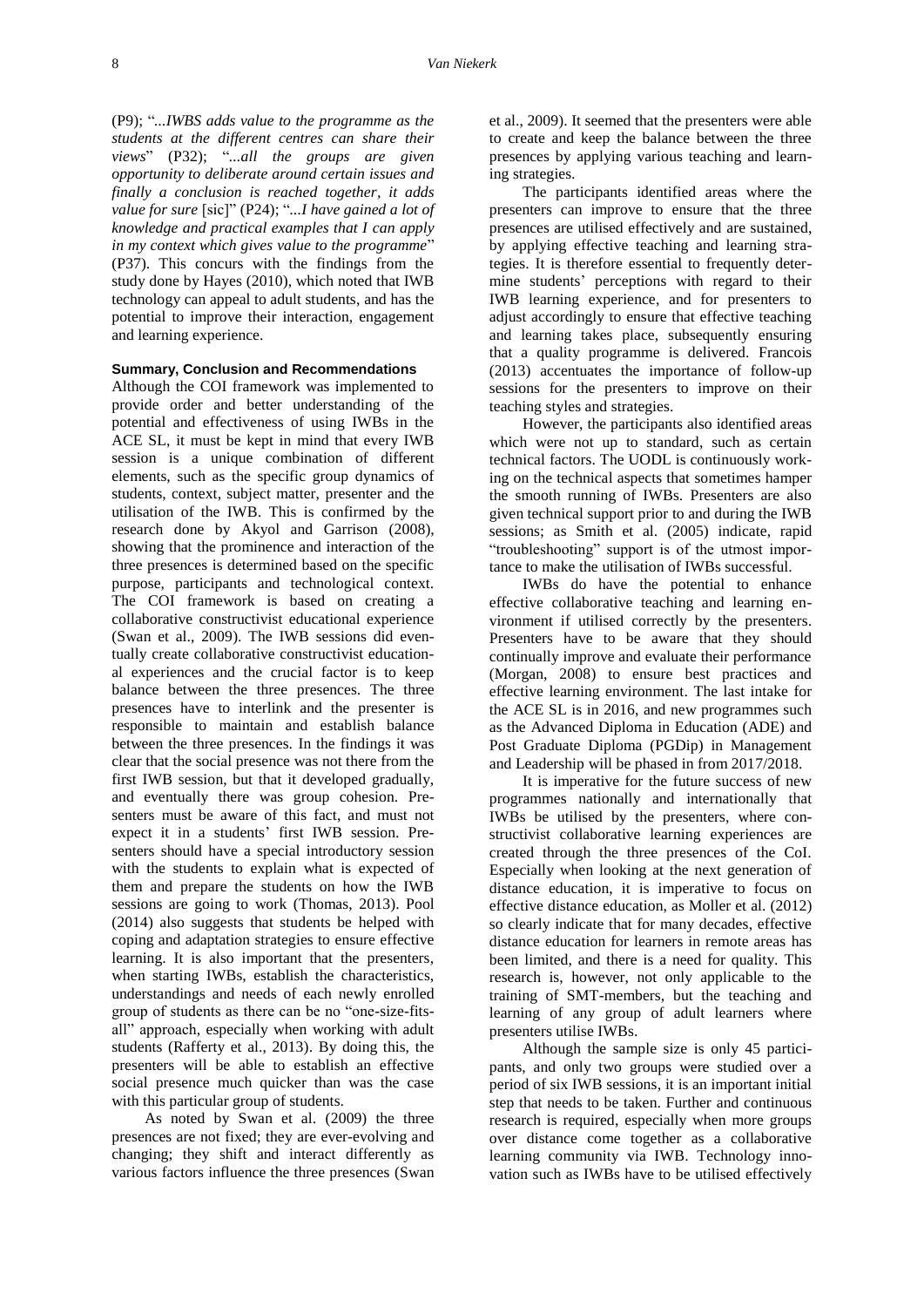and efficiently through continuous reflection and implementation of best practice in order to make the transition from mediocrity to excellence.

#### **References**

- Akyol Z & Garrison DR 2008. The development of a community of inquiry over time in an online course: Understanding the progression and integration of social, cognitive and teaching presence. *Journal of Asynchronous Learning Networks*, 12(3-4):3-22.
- British Educational Communications and Technology Agency (Becta) 2003. *What the research says about interactive whiteboards*. Coventry: Becta. Available at
	- http://dera.ioe.ac.uk/5318/7/wtrs\_whiteboards\_Red acted.pdf. Accessed 15 March 2015.
- Best JW & Kahn JV 2003. *Research in education*. Boston: Pearson.
- Bogdan RC & Biklen SK 2006. *Qualitative research for education. An introduction to theories and methods* (5th ed). Boston: Pearson.
- Bubb S & Earley P 2007. *Leading and managing continuing professional development* (2nd ed). London: Paul Chapman Publishing.
- Esterhuizen HD 2012. The integration of learning technologies in open distance learning at the North-West University. PhD thesis. Potchefstroom: North-West University. Available at http://www.academia.edu/3879652/The\_integration \_of\_learning\_technologies\_in\_open\_distance\_learn ing\_at\_the\_North-West\_University. Accessed 10 November 2015.
- Francois EJ 2013. Quality matters in transcultural blended learning and teaching in postsecondary education: A conceptional framework. In EJ Francois (ed). *Transcultural blended learning and teaching in postsecondary education*. Hershey, PA: IGI Global. doi: 10.4018/978-1-4666-2014-8
- Garrison DR 2011. *E-Learning in the 21st century: A framework for research and practice* (2nd ed). London: Routledge.
- Garrison DR & Akyol Z 2013. The community of inquiry theoretical framework. In MG Moore (ed). *Handbook of distance education* (3rd ed). New York, NY: Routledge.
- Garrison DR, Anderson T & Archer W 1999. Critical inquiry in a text-based environment: Computer conferencing in higher education. *The Internet and Higher Education*, 2(2-3):87-105. [doi:](http://dx.doi.org/10.1016/S1096-7516%2800%2900016-6)  [10.1016/S1096-7516\(00\)00016-6](http://dx.doi.org/10.1016/S1096-7516%2800%2900016-6)
- Garrison DR, Anderson T & Archer W 2010. The first decade of the community of inquiry framework: A retrospective. *The Internet and Higher Education*, 13(1-2):5-9. [doi: 10.1016/j.iheduc.2009.10.003](http://dx.doi.org/10.1016/j.iheduc.2009.10.003)
- Garrison DR & Shale D 1987. Mapping the boundaries of distance education: Problems in defining the field. *American Journal of Distance Education*, 1(1):7-13.
- Gay LR, Mills GE & Airasian PW 2011. *Educational research: Competencies for analysis and applications* (10th ed). Boston: Pearson.
- Griswold W 2013. Transformative learning and educational technology integration in a posttotalitarian context: Professional development among school teachers in rural Siberia, Russia. In

EJ Francois (ed). *Transcultural blended learning and teaching in postsecondary education*. Hershey, PA: IGI Global. doi: 10.4018/978-1-4666-2014-8

- Hayes TL 2010. *Interactive whiteboards for teaching training: A literature review*. Available at http://scholarspace.manoa.hawaii.edu/bitstream/ha ndle/10125/15398/Hayes\_lit\_review.pdf?sequence =3. Accessed 9 February 2014.
- Jansen JD 2010. The language of research. In K Maree (ed). *First steps in research*. Pretoria: Van Schaik Publishers.
- Kennewell S, Tanner H, Jones S & Beauchamp G 2008. Analysing the use of interactive technology to implement interactive teaching. *Journal of Computer Assisted Learning*, 24(1):61-73. [doi:](http://onlinelibrary.wiley.com/doi/10.1111/j.1365-2729.2007.00244.x/abstract)  [10.1111/j.1365-2729.2007.00244.x](http://onlinelibrary.wiley.com/doi/10.1111/j.1365-2729.2007.00244.x/abstract)
- Kumar R 2008. Convergence of ICT and education. *World Academy of Science, Engineering and Technology*, 40:556-559. Available at http://waset.org/publications/3700/convergence-ofict-and-education. Accessed 5 April 2014.
- Manny-Ikan E, Dagan O, Tikochinski TB & Zorman R 2011. Using the interactive white board in teaching and learning - an evaluation of the SMART CLASSROOM pilot project. *Interdisciplinary Journal of E-Learning and Learning Objects*, 7:249-273. Available at http://www.ijello.org/Volume7/IJELLOv7p249-
- 273Manny-Ikan763.pdf. Accessed 4 August 2014. Maree K & Pietersen J 2010. Surveys and the use of questionnaires. In K Maree (ed). *First steps in*
- *research*. Pretoria: Van Schaik Publishers. Matthews J 2009. *Global Products: Interactive whiteboards*. Michigan: Cherry Lake Publishing. Available at
	- [http://bowlerschool.net/ebooks/NF\\_GL-K-](http://bowlerschool.net/ebooks/NF_GL-K-5/InteractiveWhiteboards.pdf)[5/InteractiveWhiteboards.pdf.](http://bowlerschool.net/ebooks/NF_GL-K-5/InteractiveWhiteboards.pdf) Accessed 12 November 2015.
- Merriam SB 1998. *Qualitative research and case study applications in education*. San Francisco: Jossey-Bass Publishers.
- Miller D & Glover D 2010. Interactive whiteboards: a literature survey. In M Thomas & EC Schmid (eds). *Interactive whiteboards for education: Theory, research and practice*. United States of America: IGI Global.
- Moller L, Robison D & Huett JB 2012. Unconstrained learning: Principles for the next generation of distance education. In L Moller & JB Huett (eds). *The next generation of distance education*. New York: Springer-Verlag. [doi: 10.1007/978-1-4614-](http://www.springer.com/us/book/9781461417842) [1785-9](http://www.springer.com/us/book/9781461417842)
- Moore MG 2013. The theory of transational distance. In MG Moore (ed). *Handbook of distance education* (3rd ed). New York, NY: Routledge.
- Morgan GL 2008. Improving student engagement: Use of the interactive whiteboard as an instructional tool to improve engagement and behavior in the junior high school classroom. PhD dissertation. Lynchburg, VA: Liberty University. Available at [http://digitalcommons.liberty.edu/cgi/viewcontent.](http://digitalcommons.liberty.edu/cgi/viewcontent.cgi?article=1140&context=doctoral) [cgi?article=1140&context=doctoral.](http://digitalcommons.liberty.edu/cgi/viewcontent.cgi?article=1140&context=doctoral) Accessed 7 August 2014.
- Ngcobo T 2012. Leadership development challenges in South African schools: The advanced certificate: Education: (school management and leadership).